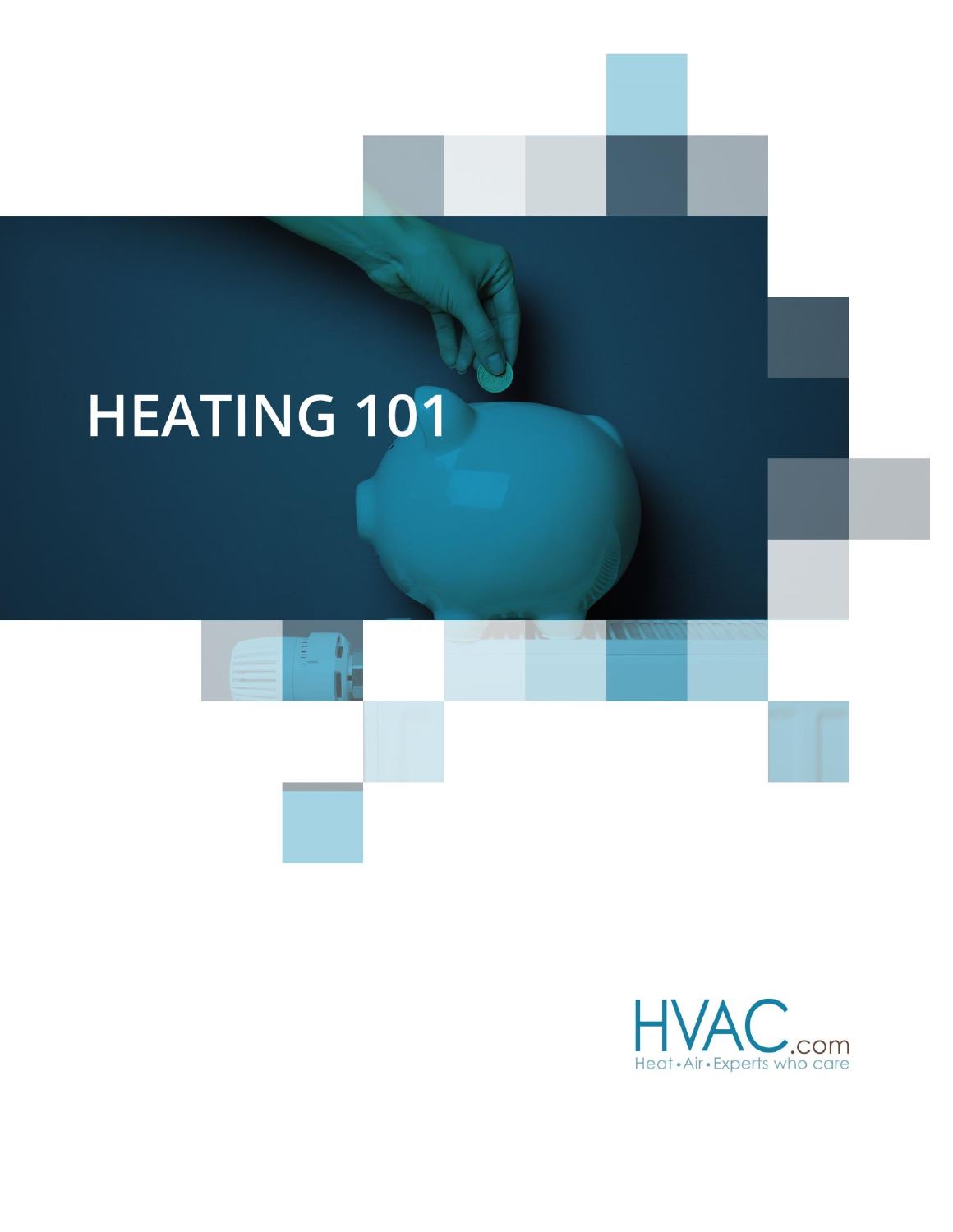

As a homeowner, you want to ensure that you get best HVAC heating system you can get that fits both the comfort of your needs and is at an affordable price. There are multiple options for heating a home, such as furnaces that are fueled by gas and electricity, heat pumps that can heat and cool year round, and hybrid dual fuel heating systems that can switch between a heat pump and a furnace. Investing in the best option to heat your home is an important decision and one that shouldn't be made lightly.

## Types of Heating Systems

There are many options for heating systems and knowing the pros and cons for each can help you decide which would be the best fit for your home and family. The most common systems are furnaces, heat pumps, and hybrid fuel heating systems. Below lists all the information you will need to make an informed decision.

#### Furnaces

Furnaces run on new gas, propane, or oil and fall under three different categories.

- "Base Model" which operate with minimum efficiency and are best for milder climates. They are also the most cost-effective option.
- Mid-Efficiency these are slightly higher than the "base model" in terms of efficiency. They have more efficient heat exchangers and utilize more precise control of combustion air and venting. Mid-efficiency oil furnaces operate at a higher percentage than gas or propane, as well.
- High-Efficiency these furnaces use a second heat exchanger to recover some of the heat that is adrift in water vapor. This water vapor is turned into useable heat and is vented outdoors using a plastic pipe. It is more expensive but is the most cost-effective in extreme climates or larger homes.

### Heat Pumps

The next option for heating is a heat pump, which uses the same refrigerant system as an air conditioner. The difference is that during the heating season it reverses the rotation to deliver heat instead of cool air. These are much more energy efficient than other electric heating systems. The operating costs equal to or less than a gas furnace. You will want to find a heat pump that has a high seasonal efficiency rating, or HSPF. The higher the HSPF, the lower the cost of your annual heating.

### Hybrid Dual Fuel Heating Systems

A hybrid dual fuel heating system uses both a heat pump and a furnace to provide heating for a home. It uses the heat pump for the primary heating and cooling. The furnace then provides another stage of heating. The homeowner has the ability to switch the fuel source from the electric heat pump to the furnace.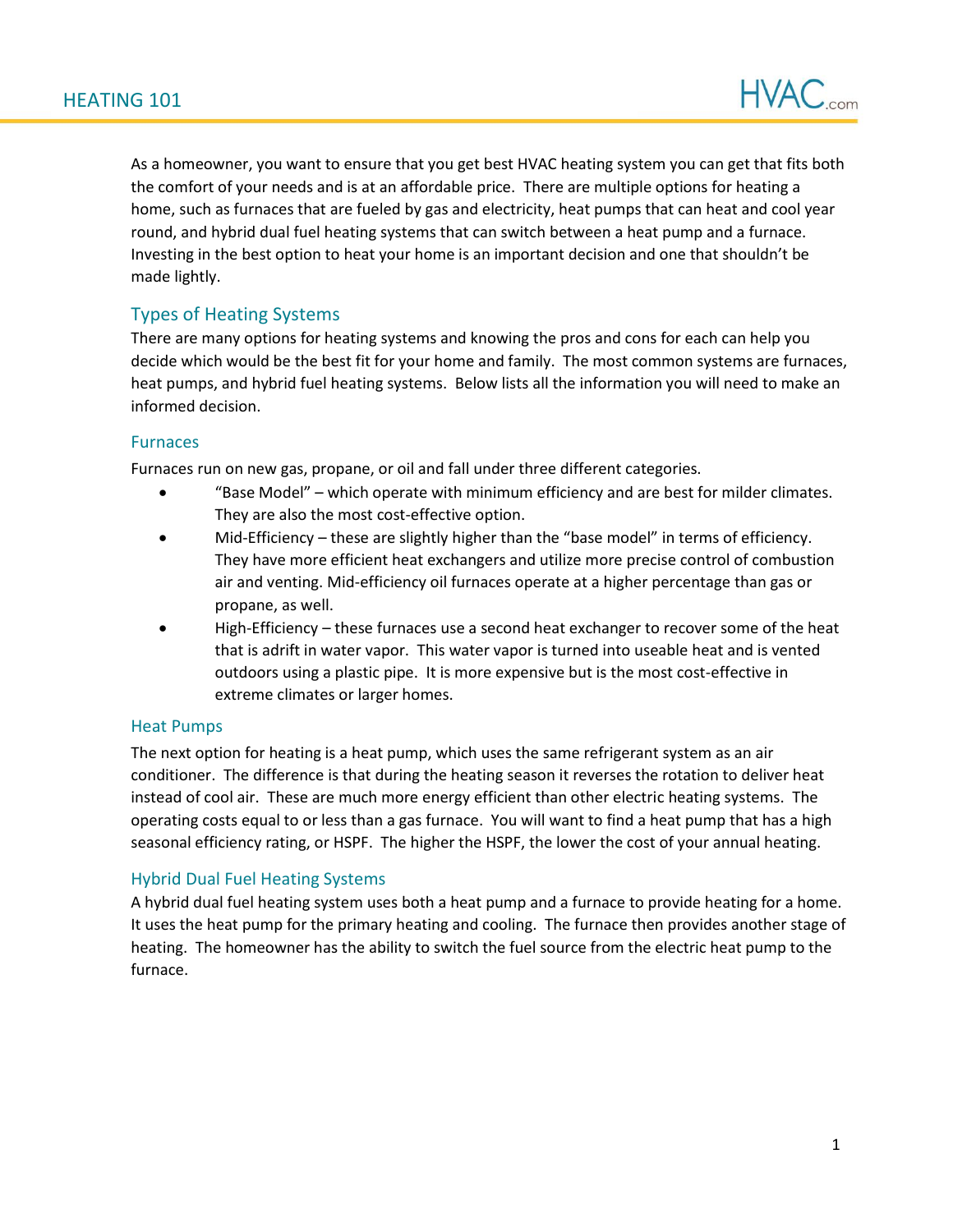

## Selecting the Right Heating System for Your Home

with Choosing the right system for you doesn't have to be complicated. There are specific factors involved that can help you discover what exactly you need. These factors are:

- Fuel or Energy:
	- $\circ$  Which type of source do you need power from? Do you need fuel or is it just energy? Many families all over the country use natural gas but that's not always available. Others use propane or LP gas if it is more readily available in their area. Fuel oil is not as common but is still used when it's available. Electric heat pumps are more popular in less severe climate areas, as well. First, you must figure out which fuel type is accessible for your home and then move on from there.
- Distribution System:
	- $\circ$  Forced Air This is the most popular in the United States and allows the heat to be dispersed throughout the home by air ducts and registers. One main advantage for forced air systems is that the ducts can be used for central air conditioning, can filter and humidify the air, and circulate ventilation throughout the home at the same time.
	- $\circ$  Hot Water Also known as a hydronic system utilizes a boiler to heat water, the water is then distributed through the house either in copper or plastic piping. Baseboard radiators are typically used for hydronic systems. The advantages for using this system allow for more even temperatures and you can use the same boiler for regular hot water use.
- **Efficiency:** 
	- o The higher the efficiency, the less cost involved to operate the system.
- The End Cost:
	- $\circ$  You should always consider the cost of not just the heating system but also the cost of operating and maintaining your system over the years

### Carbon Monoxide and Heating Systems

Many heating systems that use fuel produce carbon monoxide, which is considered a silent killer. The gas is odorless and there are no warning properties of its existence when present. There are some symptoms that might be present if you have carbon monoxide poisoning, such as:

- Trouble breathing
- Nausea
- Headaches
- Onset of fatigue
- **Dizziness**

Proper maintenance, installation, and use of your furnace can prevent carbon monoxide poisoning in your home. You should have your furnace inspected regularly and use a carbon monoxide detector in your home.